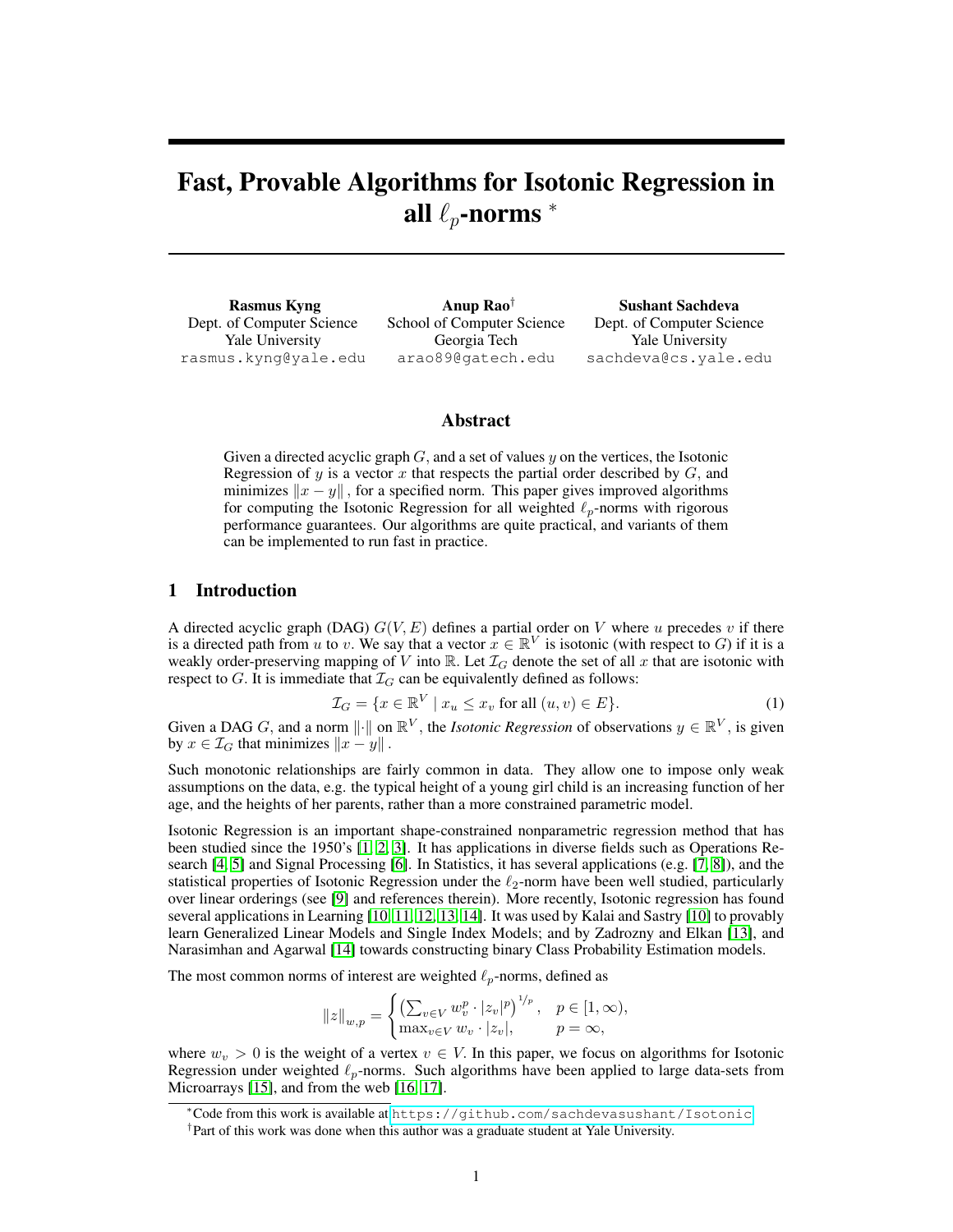Given a DAG G, and observations  $y \in \mathbb{R}^V$ , our regression problem can be expressed as the following convex program:

$$
\min \|x - y\|_{w,p} \quad \text{such that } x_u \le x_v \text{ for all } (u, v) \in E. \tag{2}
$$

## 1.1 Our Results

Let  $|V| = n$ , and  $|E| = m$ . We'll assume that G is connected, and hence  $m \ge n - 1$ .

 $\ell_p$ -norms,  $p < \infty$ . We give a unified, optimization-based framework for algorithms that provably solve the Isotonic Regression problem for  $p \in [1,\infty)$ . The following is an informal statement of our main theorem (Theorem 3.1) in this regard (assuming  $w<sub>v</sub>$  are bounded by poly $(n)$ ).

**Theorem 1.1** (Informal). *There is an algorithm that, given a DAG G, observations y, and*  $\delta > 0$ , *runs in time*  $O(m^{1.5}\log^2 n\log n/\delta)$ , *and computes an isotonic*  $x_{\text{ALG}} \in \mathcal{I}_G$  *such that* 

$$
||x_{\text{ALG}} - y||_{w,p}^{p} \le \min_{x \in \mathcal{I}_{G}} ||x - y||_{w,p}^{p} + \delta.
$$

The previous best time bounds were  $O(nm \log \frac{n^2}{m})$  for  $p \in (1,\infty)$  [18] and  $O(nm + n^2 \log n)$  for  $p = 1$  [19].

 $\ell_{\infty}$ -norms. For  $\ell_{\infty}$ -norms, unlike  $\ell_p$ -norms for  $p \in (1, \infty)$ , the Isotonic Regression problem need not have a unique solution. There are several specific solutions that have been studied in the literature (see [20] for a detailed discussion). In this paper, we show that some of them (MAX, MIN, and AVG to be precise) can be computed in time linear in the size of  $G$ .

**Theorem 1.2.** *There is an algorithm that, given a DAG G(V, E), a set of observations*  $y \in \mathbb{R}^V$  *, and weights* w, *runs* in expected time  $O(m)$ , and computes an isotonic  $x_{\text{INF}} \in \mathcal{I}_G$  such that

$$
||x_{\text{INF}} - y||_{w,\infty} = \min_{x \in \mathcal{I}_G} ||x - y||_{w,\infty}.
$$

Our algorithm achieves the best possible running time. This was not known even for linear or tree orders. The previous best running time was  $O(m \log n)$  [20].

Strict Isotonic Regression. We also give improved algorithms for Strict Isotonic Regression. Given observations y, and weights w, its Strict Isotonic Regression  $x_{\text{STRICT}}$  is defined to be the limit of  $\hat{x}_p$ as p goes to  $\infty$ , where  $\tilde{x}_p$  is the Isotonic Regression for y under the norm  $\left\| \cdot \right\|_{w,p}$ . It is immediate that  $x_{\text{Strict}}$  is an  $\ell_{\infty}$  Isotonic Regression for y. In addition, it is unique and satisfies several desirable properties (see [21]).

**Theorem 1.3.** There is an algorithm that, given a DAG  $G(V, E)$ , a set of observation  $y \in \mathbb{R}^V$ , and *weights* w, runs in expected time  $O(mn)$ , and computes  $x_{\text{STRICT}}$ , the strict Isotonic Regression of y.

The previous best running time was  $O(\min(mn, n^{\omega}) + n^2 \log n)$  [21].

### 1.2 Detailed Comparison to Previous Results

 $\ell_p$ -norms,  $p < \infty$ . There has been a lot of work for fast algorithms for special graph families, mostly for  $p = 1, 2$  (see [22] for references). For some cases where G is very simple, e.g. a directed path (corresponding to linear orders), or a rooted, directed tree (corresponding to tree orders), several works give algorithms with running times of  $O(n)$  or  $O(n \log n)$  (see [22] for references).

Theorem 1.1 not only improves on the previously best known algorithms for general DAGs, but also on several algorithms for special graph families (see Table 1). One such setting is where  $V$  is a point set in d-dimensions, and  $(u, v) \in E$  whenever  $u_i \leq v_i$  for all  $i \in [d]$ . This setting has applications to data analysis, as in the example given earlier, and has been studied extensively (see [23] for references). For this case, it was proved by Stout (see Prop. 2, [23]) that these partial orders can be embedded in a DAG with  $O(n \log^{d-1} n)$  vertices and edges, and that this DAG can be computed in time linear in its size. The bounds then follow by combining this result with our theorem above.

We obtain improved running times for all  $\ell_p$  norms for DAGs with  $m = o(n^2/\log^6 n)$ , and for d-dim point sets for  $d \geq 3$ . For  $d = 2$ , Stout [19] gives an  $O(n \log^2 n)$  time algorithm.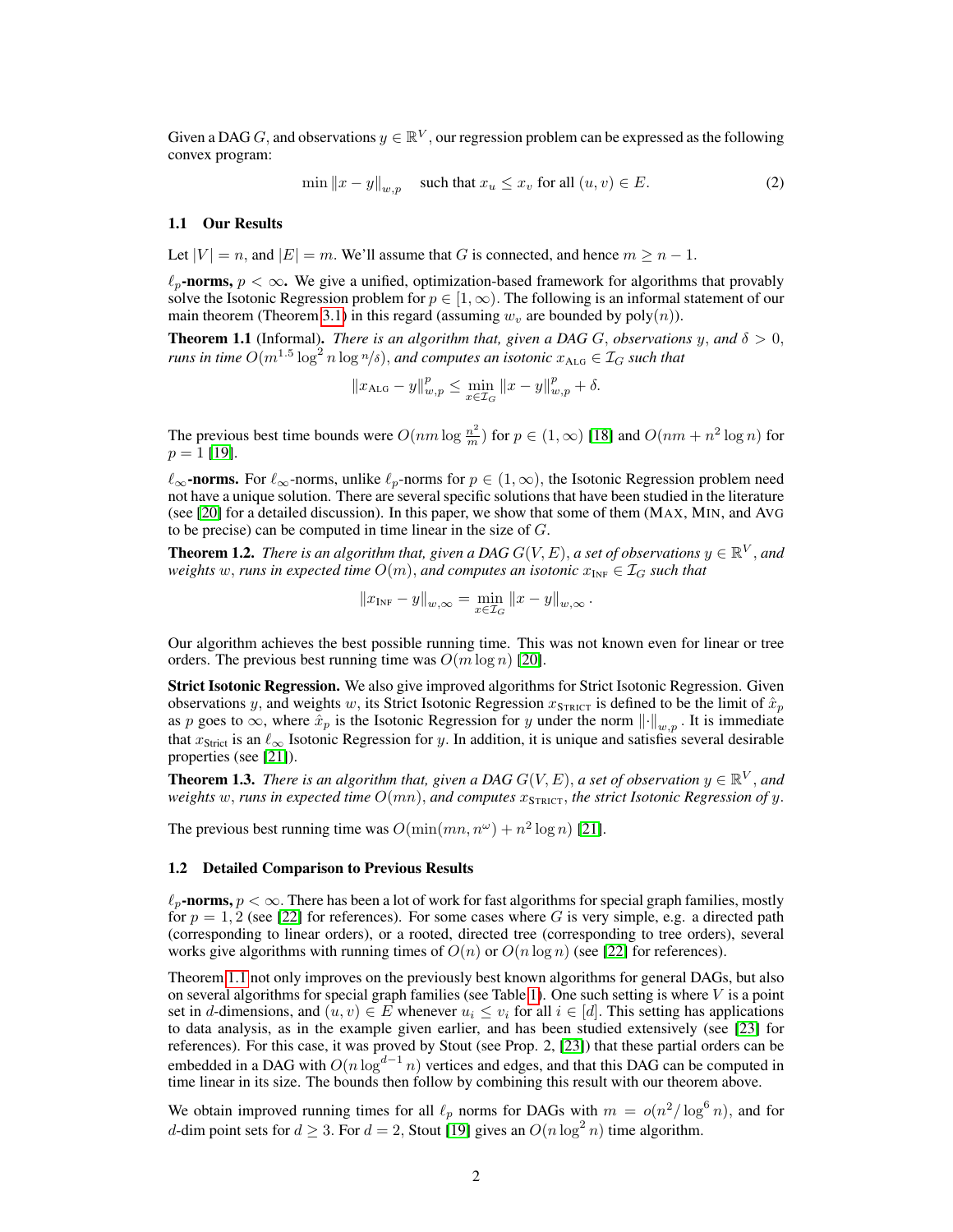Table 1: Comparison to previous best results for  $\ell_p$ -norms,  $p \neq \infty$ 

|                              | <b>Previous best</b>                   |                              | This paper                             |
|------------------------------|----------------------------------------|------------------------------|----------------------------------------|
|                              |                                        | $\ell_n, 1 < p < \infty$     | $\ell_p, p < \infty$                   |
| d-dim vertex set, $d \geq 3$ | $n^2 \log^d n$ [19]                    | $n^2 \log^{d+1} n$ [19]      | $n^{1.5} \overline{\log^{1.5(d+1)} n}$ |
|                              | arbitrary DAG $\mid nm+n^2\log n$ [15] | $nm \log \frac{n^2}{m}$ [18] | $m^{1.5} \log^3 n$                     |

For sake of brevity, we have ignored the  $O(\cdot)$  notation implicit in the bounds, and  $O(\log n)$  terms. The results are reported assuming an error parameter  $\delta = n^{-\Omega(1)}$ , and that  $w_v$  are bounded by  $poly(n)$ .

 $\ell_{\infty}$ -norms. For weighted  $\ell_{\infty}$ -norms on arbitrary DAGs, the previous best result was  $O(m \log n + \ell_{\infty})$  $n \log^2 n$ ) due to Kaufman and Tamir [24]. A manuscript by Stout [20] improves it to  $O(m \log n)$ . These algorithms are based on parametric search, and are impractical. Our algorithm is simple, achieves the best possible running time, and only requires random sampling and topological sort.

In a parallel independent work, Stout [25] gives  $O(n)$ -time algorithms for linear order, trees, and d-grids, and an  $O(n \log^{d-1} n)$  algorithm for point sets in d-dimensions. Theorem 1.2 implies the linear-time algorithms immediately. The result for d-dimensional point sets follows after embedding the point sets into DAGs of size  $O(n \log^{d-1} n)$ , as for  $\ell_p$ -norms.

Strict Isotonic Regression. Strict Isotonic regression was introduced and studied in [21]. It also gave the only previous algorithm for computing it, that runs in time  $O(\min(mn, n^{\omega}) + n^2 \log n)$ . Theorem 1.3 is an improvement when  $m = o(n \log n)$ .

## 1.3 Overview of the Techniques and Contribution

 $\ell_p$ -norms,  $p < \infty$ . It is immediate that Isotonic Regression, as formulated in Equation (2), is a convex programming problem. For weighted  $\ell_p$ -norms with  $p < \infty$ , applying generic convexprogramming algorithms such as Interior Point methods to this formulation leads to algorithms that are quite slow.

We obtain faster algorithms for Isotonic Regression by replacing the computationally intensive component of Interior Point methods, solving systems of linear equations, with approximate solves. This approach has been used to design fast algorithms for generalized flow problems [26, 27, 28].

We present a complete proof of an Interior Point method for a large class of convex programs that only requires approximate solves. Daitch and Spielman [26] had proved such a result for linear programs. We extend this to  $\ell_p$ -objectives, and provide an improved analysis that only requires linear solvers with a constant factor relative error bound, whereas the method from Daitch and Spielman required polynomially small error bounds.

The linear systems in [27, 28] are Symmetric Diagonally Dominant (SDD) matrices. The seminal work of Spielman and Teng [29] gives near-linear time approximate solvers for such systems, and later research has improved these solvers further [30, 31]. Daitch and Spielman [26] extended these solvers to M-matrices (generalizations of SDD). The systems we need to solve are neither SDD, nor M-matrices. We develop fast solvers for this new class of matrices using fast SDD solvers. We stress that standard techniques for approximate inverse computation, e.g. Conjugate Gradient, are not sufficient for approximately solving our systems in near-linear time. These methods have at least a square root dependence on the condition number, which inevitably becomes huge in IPMs.

 $\ell_{\infty}$ -norms and Strict Isotonic Regression. Algorithms for  $\ell_{\infty}$ -norms and Strict Isotonic Regression are based on techniques presented in a recent paper of Kyng *et al.* [32]. We reduce  $\ell_{\infty}$ -norm Isotonic Regression to the following problem, referred to as Lipschitz learning on directed graphs in  $[32]$  (see Section 4 for details) : We have a directed graph  $H$ , with edge lengths given by len. Given  $x \in \mathbb{R}^{V(H)}$ , for every  $(u, v) \in E(H)$ , define grad $_G^+[x](u, v) = \max \left\{ \frac{x(u) - x(v)}{\text{len}(u, v)} \right\}$  $\frac{(u)-x(v)}{\text{len}(u,v)}, 0$ . Now, given y that assigns real values to a subset of  $V(H)$ , the goal is to determine  $x \in \mathbb{R}^{V(H)}$  that agrees with y and minimizes  $\max_{(u,v)\in E(H)} \textsf{grad}_{G}^{+}[x](u,v)$ .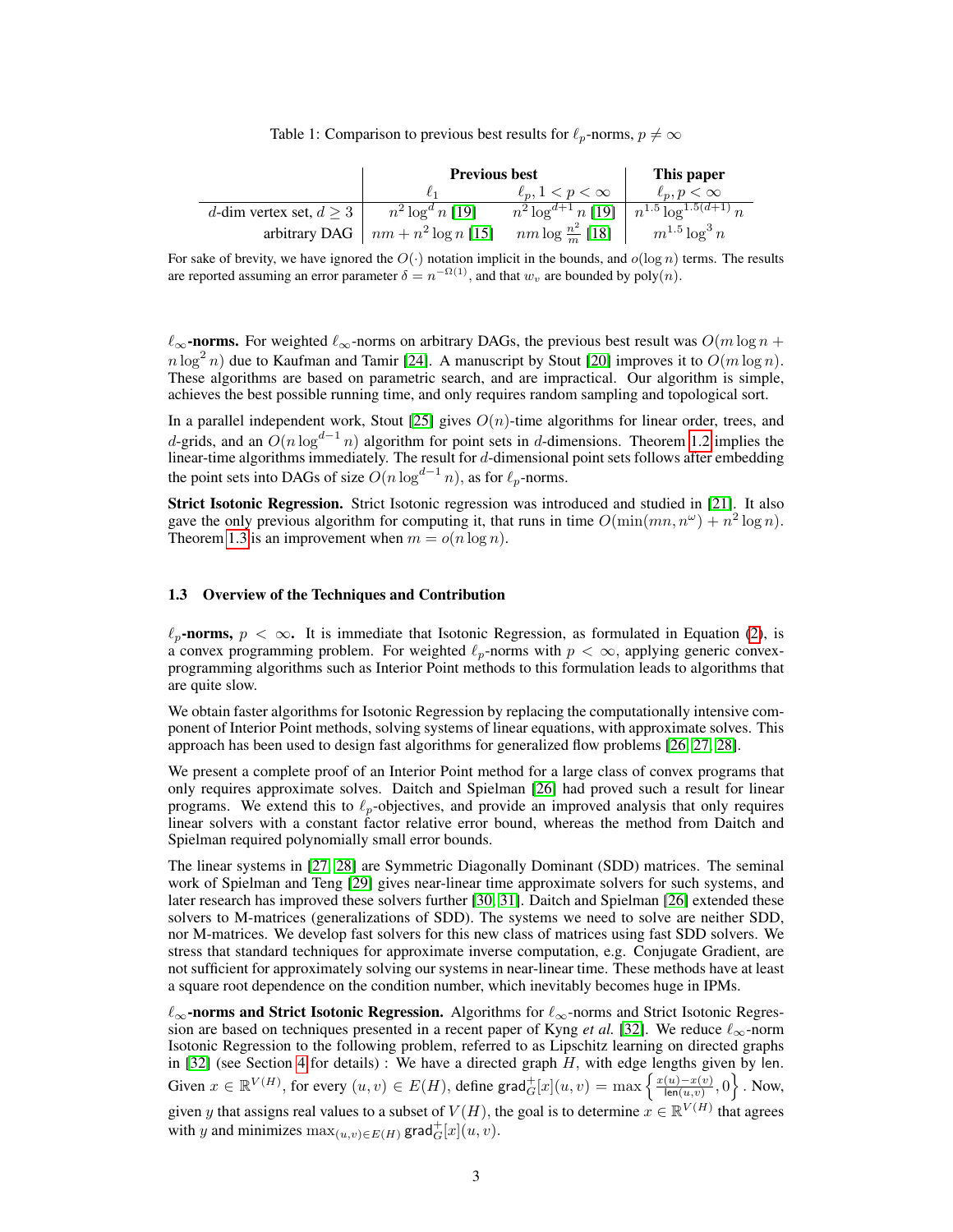The above problem is solved in  $O(m + n \log n)$  time for general directed graphs in [32]. We give a simple linear-time reduction to the above problem with the additional property that  $H$  is a DAG. For DAGs, their algorithm can be implemented to run in  $O(m + n)$  time.

It is proved in [21] that computing the Strict Isotonic Regression is equivalent to computing the isotonic vector that minimizes the error under the lexicographic ordering (see Section 4). Under the same reduction as in the  $\ell_{\infty}$ -case, we show that this is equivalent to minimizing grad<sup>+</sup> under the lexicographic ordering. It is proved in [32] that the lex-minimizer can be computed with basically  $n$ calls to  $\ell_{\infty}$ -minimization, immediately implying our result.

## 1.4 Further Applications

The IPM framework that we introduce to design our algorithm for Isotonic Regression (IR), and the associated results, are very general, and can be applied as-is to other problems. As a concrete application, the algorithm of Kakade et al. [12] for provably learning Generalized Linear Models and Single Index Models learns 1-Lipschitz monotone functions on linear orders in  $O(n^2)$  time (procedure LPAV). The structure of the associated convex program resembles IR. Our IPM results and solvers immediately imply an  $n^{1.5}$  time algorithm (up to log factors).

Improved algorithms for IR (or for learning Lipschitz functions) on d-dimensional point sets could be applied towards learning d-dim multi-index models where the link-function is nondecreasing w.r.t. the natural ordering on d-variables, extending [10, 12]. They could also be applied towards constructing Class Probability Estimation (CPE) models from multiple classifiers, by finding a mapping from multiple classifier scores to a probabilistic estimate, extending [13, 14].

**Organization.** We report experimental results in Section 2. An outline of the algorithms and analysis for  $\ell_p$ -norms,  $p < \infty$ , are presented in Section 3. In Section 4, we define the Lipschitz regression problem on DAGs, and give the reduction from  $\ell_{\infty}$ -norm Isotonic Regression. We defer a detailed description of the algorithms, and most proofs to the accompanying supplementary material.

## 2 Experiments

An important advantage of our algorithms is that they can be implemented quite efficiently. Our algorithms are based on what is known as a short-step method (see Chapter 11, [33]), that leads to an  $O(\sqrt{m})$  bound on the number of iterations. Each iteration corresponds to one linear solve in the Hessian matrix. A variant, known as the long-step method (see [33]) typically require much fewer iterations, about  $\log m$ , even though the only provable bound known is  $O(m)$ .

For the important special case of  $\ell_2$ -Isotonic Regression, we have implemented our algorithm in Matlab, with long step barrier method, combined with our approximate solver for the linear systems involved. A number of heuristics recommended in [33] that greatly improve the running time in practice have also been incorporated. Despite the changes, our implementation is theoretically correct and also outputs an upper bound on the error by giving a feasible point to the dual program. Our implementation is available at [https://github.com/](https://github.com/sachdevasushant/Isotonic) [sachdevasushant/Isotonic](https://github.com/sachdevasushant/Isotonic).



In the figure, we plot average running times

(with error bars denoting standard deviation) for  $\ell_2$ -Isotonic Regression on DAGs, where the underlying graphs are 2-d grid graphs and random regular graphs (of constant degree). The edges for 2-d grid graphs are all oriented towards one of the corners. For random regular graphs, the edges are oriented according to a random permutation. The vector of initial observations  $y$  is chosen to be a random permutation of 1 to  $n$  obeying the partial order, perturbed by adding i.i.d. Gaussian noise to each coordinate. For each graph size, and two different noise levels (standard deviation for the noise on each coordinate being 1 or 10), the experiment is repeated multiple time. The relative error in the objective was ascertained to be less than 1%.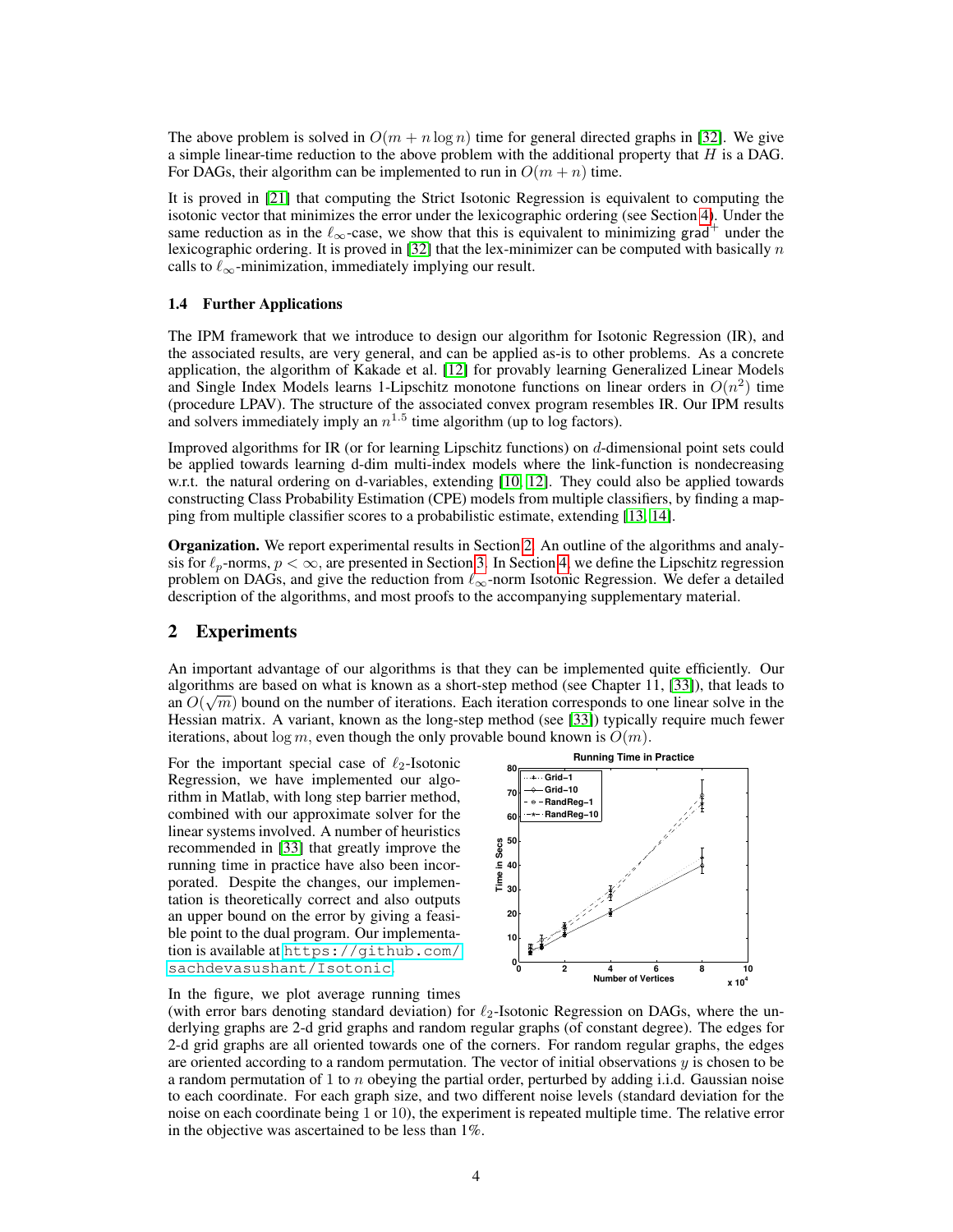# 3 Algorithms for  $\ell_p$ -norms,  $p < \infty$

Without loss of generality, we assume  $y \in [0, 1]^n$ . Given  $p \in [1, \infty)$ , let p-ISO denote the following  $\ell_p$ -norm Isotonic Regression problem, and OPT<sub>p-ISO</sub> denote its optimum:

$$
\min_{x \in \mathcal{I}_G} \quad \|x - y\|_{w,p}^p. \tag{3}
$$

Let  $w^p$  denote the entry-wise  $p^{\text{th}}$  power of w. We assume the minimum entry of  $w^p$  is 1, and the maximum entry is  $w_{\text{max}}^p \leq \exp(n)$ . We also assume the additive error parameter  $\delta$  is lower bounded by  $\exp(-n)$ , and that  $p \leq \exp(n)$ . We use the O notation to hide poly log log n factors.

**Theorem 3.1.** *Given a DAG*  $G(V, E)$ , *a set of observations*  $y \in [0, 1]^V$ , *weights* w, *and an error parameter*  $\delta > 0$ , *the algorithm* ISOTONICIPM *runs in time*  $\widetilde{O}(m^{1.5} \log^2 n \log (n p w_{\text{max}}^p / \delta))$ , and *with probability at least*  $1 - \frac{1}{n}$ *, outputs a vector*  $x_{\text{ALG}} \in \mathcal{I}_G$  *with* 

$$
||x_{\text{ALG}} - y||_{w,p}^p \leq OPT_{p\text{-ISO}} + \delta.
$$

The algorithm ISOTONICIPM is obtained by an appropriate instantiation of a general Interior Point Method (IPM) framework which we call APPROXIPM.

To state the general IPM result, we need to introduce two important concepts. These concepts are defined formally in Supplementary Material Section A.1. The first concept is*self-concordant barrier functions*; we denote the class of these functions by SCB. A self-concordant barrier function f is a special convex function defined on some convex domain set  $S$ . The function approaches infinity at the boundary of S. We associate with each f a *complexity parameter*  $\theta(f)$  which measures how well-behaved  $f$  is. The second important concept is the *symmetry* of a point  $z$  w.r.t.  $S$ : A nonnegative scalar quantity sym $(z, S)$ . A large symmetry value guarantees that a point is not too close to the boundary of the set. For our algorithms to work, we need a starting point whose symmetry is not too small. We later show that such a starting point can be constructed for the  $p$ -ISO problem.

APPROXIPM is a primal path following IPM: Given a vector  $c$ , a domain D and a barrier function  $f \in \mathcal{SCB}$  for D, we seek to compute  $\min_{x \in D} \langle c, x \rangle$ . To find a minimizer, we consider a function  $f_{c,\gamma}(x) = f(x) + \gamma \langle c, x \rangle$ , and attempt to minimize  $f_{c,\gamma}$  for changing values of  $\gamma$  by alternately updating x and  $\gamma$ . As x approaches the boundary of D the  $f(x)$  term grows to infinity and with some care, we can use this to ensure we never move to a point x outside the feasible domain  $D$ . As we increase  $\gamma$ , the objective term  $\langle c, x \rangle$  contributes more to  $f_c$ , Eventually, for large enough  $\gamma$ , the objective value  $\langle c, x \rangle$  of the current point x will be close to the optimum of the program.

To stay near the optimum x for each new value of  $\gamma$ , we use a second-order method (Newton steps) to update x when  $\gamma$  is changed. This means that we minimize a local quadratic approximation to our objective. This requires solving a linear system  $Hz = q$ , where q and H are the gradient and Hessian of f at x respectively. Solving this system to find z is the most computationally intensive aspect of the algorithm. Crucially we ensure that crude approximate solutions to the linear system suffices, allowing the algorithm to use fast approximate solvers for this step. APPROXIPM is described in detail in Supplementary Material Section A.5, and in this section we prove the following theorem.

**Theorem 3.2.** Given a convex bounded domain  $D \subseteq \mathbb{R}^n$  and vector  $c \in \mathbb{R}^n$ , consider the program

$$
\min_{x \in D} \quad \langle c, x \rangle \,. \tag{4}
$$

*Let* OPT *denote the optimum of the program. Let*  $f \in \mathcal{SCB}$  *be a self-concordant barrier function for* D. Given a initial point  $x_0 \in D$ , a value upper bound  $K \geq \sup\{\langle c, x \rangle : x \in D\}$ , a symmetry *lower bound*  $s \leq \text{sym}(x_0, D)$ *, and an error parameter*  $0 < \epsilon < 1$ *, the algorithm* APPROXIPM *runs for*

$$
T_{apx} = O\left(\sqrt{\theta(f)}\log\left(\frac{\theta(f)}{\epsilon \cdot s}\right)\right)
$$

*iterations and returns a point*  $x_{apx}$ *, which satisfies*  $\frac{\langle c, x_{apx} \rangle - \text{OPT}}{K - \text{OPT}} \leq \epsilon$ .

*The algorithm requires*  $O(T_{apx})$  *multiplications of vectors by a matrix*  $M(x)$  *satisfying*  $9/10$  ·  $H(x)^{-1} \preceq M(x) \preceq 11/10 \cdot H(x)^{-1}$ , where  $H(x)$  is the Hessian of f at various points  $x \in D$ *specified by the algorithm.*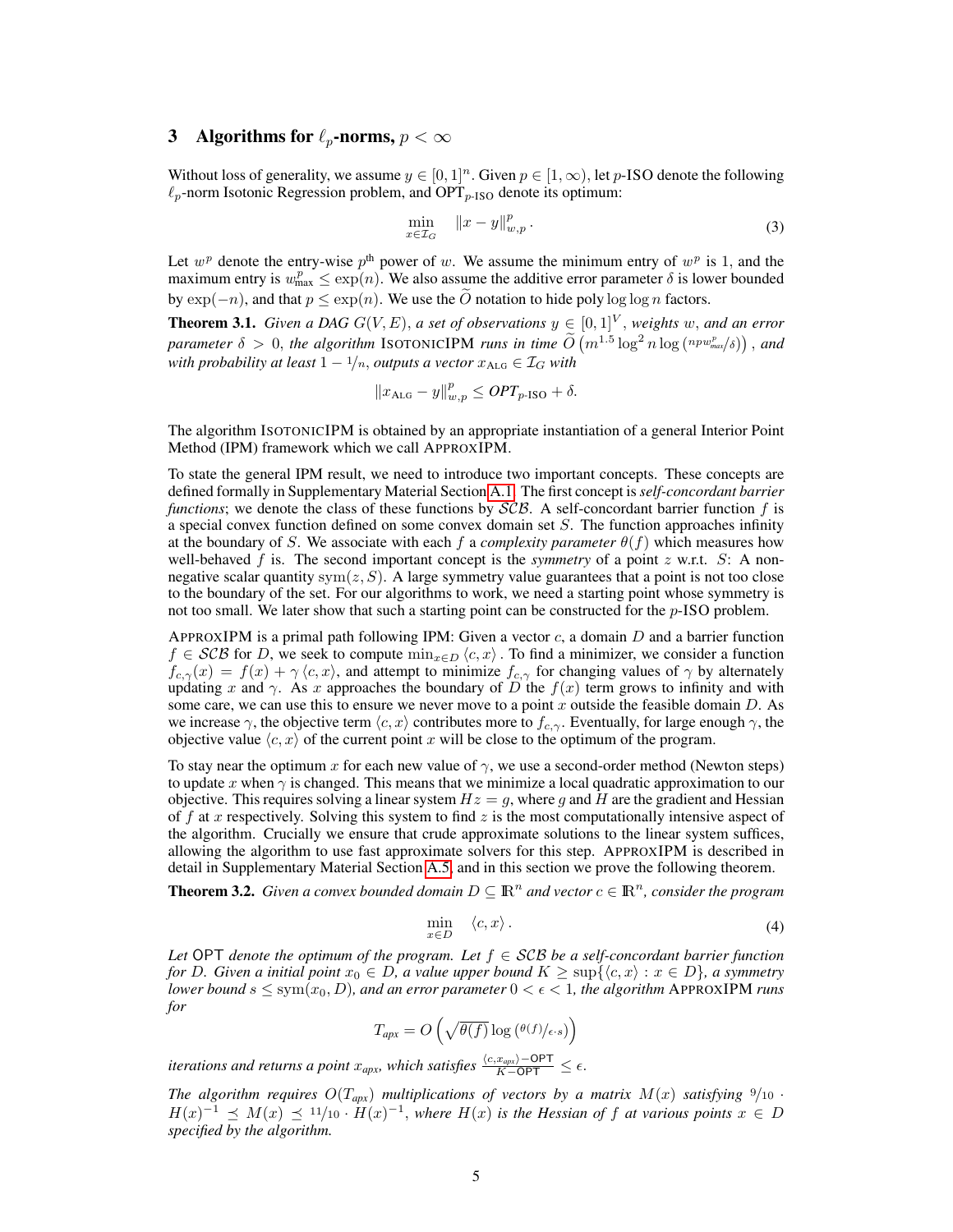We now reformulate the p-ISO program to state a version which can be solved using the APPROX-IPM framework. Consider points  $(x, t) \in \mathbb{R}^n \times \mathbb{R}^n$ , and define a set

$$
D_G = \{(x, t): \text{ for all } v \in V. \ |x(v) - y(v)|^p - t(v) \le 0\}.
$$

To ensure boundedness, as required by APPROXIPM, we add the constraint  $\langle w^p, t \rangle \le K$ . **Definition 3.3.** We define the domain  $\mathcal{D}_K = (\mathcal{I}_G \times \mathbb{R}^n) \cap D_G \cap \{(x,t) : \langle w^p, t \rangle \leq K\}$ .

The domain  $\mathcal{D}_K$  is convex, and allows us to reformulate program (3) with a linear objective:

$$
\min_{x,t} \langle w^p, t \rangle \quad \text{ such that } (x,t) \in \mathcal{D}_K. \tag{5}
$$

Our next lemma determines a choice of K which suffices to ensure that programs  $(3)$  and  $(5)$  have the same optimum. The lemma is proven in Supplementary Material Section A.4.

**Lemma 3.4.** For all  $K \geq 3n w_{\text{max}}^p$ ,  $\mathcal{D}_K$  is non-empty and bounded, and the optimum of program (5)  $i$ *s OPT*<sub>p-ISO</sub>.

The following result shows that for program (5) we can compute a good starting point for the path following IPM efficiently. The algorithm GOODSTART computes a starting point in linear time by running a topological sort on the vertices of the DAG  $G$  and assigning values to  $x$  according to the vertex order of the sort. Combined with an appropriate choice of  $t$ , this suffices to give a starting point with good symmetry. The algorithm GOODSTART is specified in more detail in Supplementary Material Section A.4, together with a proof of the following lemma.

**Lemma 3.5.** *The algorithm* GOODSTART *runs in time*  $O(m)$  *and returns an initial point*  $(x_0, t_0)$ that is feasible, and for  $K = 3n w_{max}^p$ , satisfies  ${\rm sym}((x_0,t_0),\mathcal{D}_K) \geq \frac{1}{18n^2pw_{max}^p}$ .

Combining standard results on self-concordant barrier functions with a barrier for  $p$ -norms developed by Hertog et al. [34], we can show the following properties of a function  $F_K$  whose exact definition is given in Supplementary Material Section A.2.

**Corollary 3.6.** The function  $F_K$  is a self-concordant barrier for  $\mathcal{D}_K$  and it has complexity param*eter*  $\theta(F_K) = O(m)$ *. Its gradient*  $g_{F_K}$  *is computable in*  $O(m)$  *time, and an implicit representation of the Hessian*  $H_{F_K}$  *can be computed in*  $O(m)$  *time as well.* 

The key reason we can use APPROXIPM to give a fast algorithm for Isotonic Regression is that we develop an efficient solver for linear equations in the Hessian of  $F_K$ . The algorithm HESSIANSOLVE solves linear systems in Hessian matrices of the barrier function  $F_K$ . The Hessian is composed of a structured main component plus a rank one matrix. We develop a solver for the main component by doing a change of variables to simplify its structure, and then factoring the matrix by a blockwise  $LDL<sup>T</sup>$ -decomposition. We can solve straightforwardly in the L and  $L<sup>T</sup>$ , and we show that the  $D$  factor consists of blocks that are either diagonal or SDD, so we can solve in this factor approximately using a nearly-linear time SDD solver. The algorithm HESSIANSOLVE is given in full in Supplementary Material Section A.3, along with a proof of the following result.

**Theorem 3.7.** *For any instance of program* (5) *given by some*  $(G, y)$ *, at any point*  $z \in \mathcal{D}_K$ *, for any*  $\mathit{vector}\,a$ ,  $\mathrm{HESSIANSOLVE}((G,y),z,\mu,a)$  *returns a vector*  $b = Ma$  *for a symmetric linear operator* M satisfying  $9/10 \cdot H_{F_K}(z)^{-1} \preceq M \preceq 11/10 \cdot H_{F_K}(z)^{-1}$ . The algorithm fails with probability  $< \mu$ . HESSIANSOLVE *runs in time*  $\tilde{O}(m \log n \log(1/\mu))$ .

These are the ingredients we need to prove our main result on solving  $p$ -ISO. The algorithm ISO-TONICIPM is simply APPROXIPM instantiated to solve program (5), with an appropriate choice of parameters. We state ISOTONICIPM informally as Algorithm 1 below. ISOTONICIPM is given in full as Algorithm 6 in Supplementary Material Section A.5.

**Proof of Theorem 3.1:** ISOTONICIPM uses the symmetry lower bound  $s = \frac{1}{18n^2pw_{\text{max}}^p}$ , the value upper bound  $K = 3nw_{\text{max}}^p$ , and the error parameter  $\epsilon = \frac{\delta}{K}$  when calling APPROXIPM. By Corollary 3.6, the barrier function  $F_K$  used by ISOTONICIPM has complexity parameter  $\theta(F_K) \leq O(m).$ By Lemma 3.5 the starting point  $(x_0, t_0)$  computed by GOODSTART and used by ISOTONICIPM is feasible and has symmetry  $sym(x_0, \mathcal{D}_K) \ge \frac{1}{18n^2pw_{\text{max}}^p}$ .

By Theorem 3.2 the point  $(x_{apx}, t_{apx})$  output by ISOTONICIPM satisfies  $\frac{\langle w^p, t_{apx} \rangle - \text{OPT}}{K - \text{OPT}} \leq \epsilon$ , where OPT is the optimum of program (5), and  $K = 3nw_{\text{max}}^p$  is the value used by ISOTONICIPM for the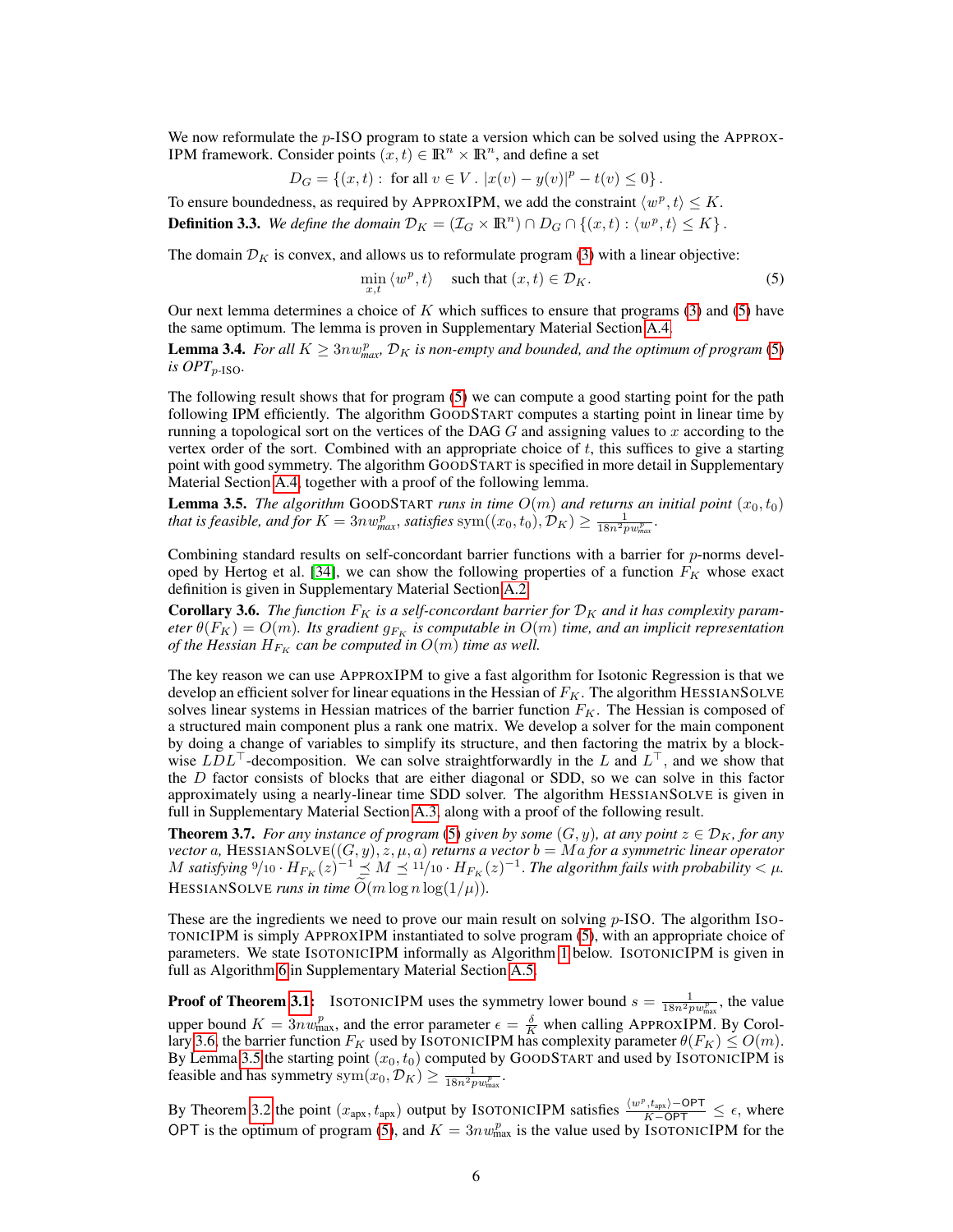constraint  $\langle w^p, t \rangle \leq K$ , which is an upper bound on the supremum of objective values of feasible points of program (5). By Lemma 3.4, OPT = OPT<sub>p-ISO</sub>. Hence,  $||y - x_{apx}||_p^p \le \langle w^p, t_{apx} \rangle \le$  $OPT + \epsilon K = OPT_{p\text{-ISO}} + \delta.$ 

Again, by Theorem 3.2, the number of calls to HESSIANSOLVE by ISOTONICIPM is bounded by

$$
O(T) \leq O\left(\sqrt{\theta(F_K)}\log\left(\frac{\theta(F_K)_{\epsilon \cdot s}}{\epsilon}\right)\right) \leq O\left(\sqrt{m}\log\left(\frac{np w_{\max}^p}{\delta}\right)\right).
$$

Each call to HESSIANSOLVE fails with probability  $\langle n^{-3}$ . Thus, by a union bound, the probability that some call to HESSIANSOLVE fails is upper bounded by  $O(\sqrt{m} \log(npw_{\text{max}}^p/\delta))/n^3 = O(1/n)$ . The algorithm uses  $O(\sqrt{m} \log (n_{\text{max}}/\delta))$  calls to HESSIANSOLVE that each take time  $\widetilde{O}(m \log^2 n)$ , as  $\mu = n^3$ . Thus the total running time is  $\widetilde{O}\left(m^{1.5} \log^2 n \log \left(\frac{np w_{\max}^p}{\delta}\right)\right)$ . — Процессионально производство в составе в собстановки в собстановки в собстановки в собстановки в собстанов<br>В собстановки в собстановки в собстановки в собстановки в собстановки в собстановки в собстановки в собстановк

Algorithm 1: Sketch of Algorithm ISOTONICIPM 1. Pick a starting point  $(x, t)$  using the GOODSTART algorithm 2. for  $r = 1, 2$ 3. if r = 1 then  $\gamma \leftarrow -1$ ;  $\rho \leftarrow 1$ ;  $c = -$  gradient of f at  $(x, t)$ 4. **else**  $\gamma \leftarrow 1; \rho \leftarrow 1/\text{poly}(n); c = (0, w^p)$ 5. **for**  $i \leftarrow 1, ..., C_1 m^{0.5} \log m$ : 6.  $\rho \leftarrow \rho \cdot (1 + \gamma C_2 m^{-0.5})$ 7. Let  $H, g$  be the Hessian and gradient of  $f_{c,\rho}$  at x 8. Call HESSIANSOLVE to compute  $z \approx H^{-1}g$ 9. Update  $x \leftarrow x - z$ 10. Return x.

# 4 Algorithms for  $\ell_{\infty}$  and Strict Isotonic Regression

We now reduce  $\ell_{\infty}$  Isotonic Regression and Strict Isotonic Regression to the Lipschitz Learning problem, as defined in [32]. Let  $G = (V, E, \text{len})$  be any DAG with non-negative edge lengths len :  $E \to \mathbb{R}_{\geq 0}$ , and  $y: V \to \mathbb{R} \cup \{*\}$  a partial labeling. We think of a partial labeling as a function that assigns real values to a subset of the vertex set V. We call such a pair  $(G, y)$  a **partially-labeled DAG**. For a complete labeling  $x : V \to \mathbb{R}$ , define the gradient on an edge  $(u, v) \in E$  due to x to be grad ${}_{G}^{+}[x](u,v) = \max \left\{ \frac{x(u)-x(v)}{\operatorname{len}(u,v)} \right\}$  $\left\{\frac{(u)-x(v)}{\mathsf{len}(u,v)},0\right\}$  . If  $\mathsf{len}(u,v)~=~0,$  then  $\mathsf{grad}^+_G[x](u,v)~=~0$  unless  $x(u) > x(v)$ , in which case it is defined as  $+\infty$ . Given a partially-labelled DAG  $(G, y)$ , we say that a complete assignment  $x$  is an **inf-minimizer** if it extends  $y$ , and for all other complete assignments  $x'$  that extends y we have

$$
\max_{(u,v)\in E} \mathsf{grad}^+_G[x](u,v) \leq \max_{(u,v)\in E} \mathsf{grad}^+_G[x'](u,v).
$$

Note that when len = 0, then  $\max_{(u,v)\in E} \text{grad}_G^+[x](u,v) < \infty$  if and only if x is isotonic on G.

Suppose we are interested in Isotonic Regression on a DAG  $G(V, E)$  under  $\|\cdot\|_{w,\infty}$ . To reduce this problem to that of finding an inf-minimizer, we add some auxiliary nodes and edges to G. Let  $V_L$ ,  $V_R$ be two copies of V. That is, for every vertex  $u \in V$ , add a vertex  $u_L$  to  $V_L$  and a vertex  $u_R$  to  $V_R$ . Let  $E_L = \{(u_L, u)\}_{u \in V}$  and  $E_R = \{(u, u_R)\}_{u \in V}$ . We then let len' $(u_L, u) = 1/w(u)$  and len' $(u, u_R) = 1/w(u)$  $1/w(u)$ . All other edge lengths are set to 0. Finally, let  $G' = (V \cup V_L \cup V_R, E \cup E_L \cup E_R, \text{len}').$ The partial assignment y' takes real values only on the the vertices in  $V_L \cup V_R$ . For all  $u \in V$ ,  $y'(u_L) := y(u)$ ,  $y'(u_R) := y(u)$  and  $y'(u) := * (G', y')$  is our partially-labeled DAG. Observe that  $G'$  has  $n' = 3n$  vertices and  $m' = m + 2n$  edges.

**Lemma 4.1.** *Given a DAG*  $G(V, E)$ , *a set of observations*  $y \in \mathbb{R}^V$ , *and weights* w, *construct*  $G'$ and  $y'$  as above. Let  $x$  be an inf-minimizer for the partially-labeled DAG  $(G', y')$ . Then,  $x\mid_V$  is the *Isotonic Regression of y with respect to* G *under the norm*  $\lVert \cdot \rVert_{w,\infty}$ .

*Proof.* We note that since the vertices corresponding to V in  $(G', y')$  are connected to each other by zero length edges,  $\max_{(u,v)\in E} \text{grad}_G^+(x)(u, v) < \infty$  iff x is isotonic on those edges. Since G is a DAG, we know that there are isotonic labelings on G. When  $x$  is isotonic on vertices corresponding to  $V$ , gradient is zero on all the edges going in between vertices in  $V$ . Also, note that every vertex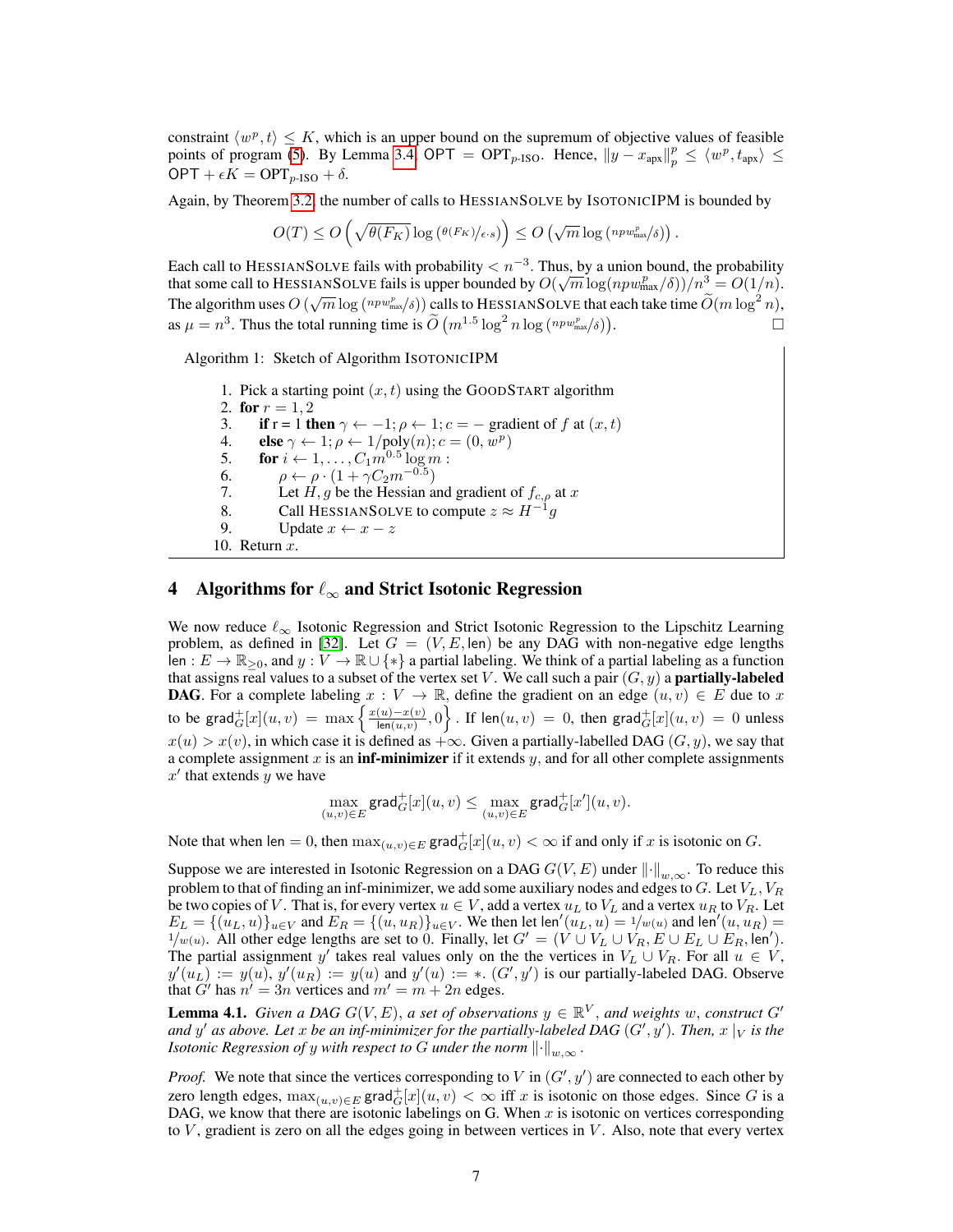x corresponding to V in G' is attached to two auxiliary nodes  $x_L \in V_L$ ,  $x_R \in V_R$ . We also have  $y'(x_L) = y'(x_R) = y(x)$ . Thus, for any x that extends y and is Isotonic on G', the only non-zero entries in grad<sup>+</sup> correspond to edges in  $E_R$  and  $E_L$ , and thus

$$
\max_{(u,v)\in E'}\mathsf{grad}^+_{G'}[x](u,v) = \max_{u\in V} w_u \cdot |y(u) - x(u)| = ||x - y||_{w,\infty}.
$$

 $\Box$ 

Algorithm COMPINFMIN from [32] is proved to compute the inf-minimizer, and is claimed to work for directed graphs (Section 5, [32]). We exploit the fact that Dijkstra's algorithm in COMPINFMIN can be implemented in  $O(m)$  time on DAGs using a topological sorting of the vertices, giving a linear time algorithm for computing the inf-minimizer. Combining it with the reduction given by the lemma above, and observing that the size of G' is  $O(m+n)$ , we obtain Theorem 1.2. A complete description of the modified COMPINFMIN is given in Section B.2. We remark that the solution to the  $\ell_{\infty}$ -Isotonic Regression that we obtain has been referred to as AvG  $\ell_{\infty}$  Isotonic Regression in the literature [20]. It is easy to modify the algorithm to compute the MAX, MIN  $\ell_{\infty}$  Isotonic Regressions. Details are given in Section B.

For Strict Isotonic Regression, we define the lexicographic ordering. Given  $r \in \mathbb{R}^m$ , let  $\pi_r$  denote a permutation that sorts r in non-increasing order by absolute value, *i.e.*,  $\forall i \in [m-1], |r(\pi_r(i))| \geq$  $|r(\pi_r(i+1))|$ . Given two vectors  $r, s \in \mathbb{R}^m$ , we write  $r \leq_{\text{lex}} s$  to indicate that r is smaller than s in the lexicographic ordering on sorted absolute values, *i.e.*

$$
\exists j \in [m], |r(\pi_r(j))| < |s(\pi_s(j))| \text{ and } \forall i \in [j-1], |r(\pi_r(i))| = |s(\pi_s(i))|
$$
\nor  $\forall i \in [m], |r(\pi_r(i))| = |s(\pi_s(i))|$ .

Note that it is possible that  $r \leq_{\text{lex}} s$  and  $s \leq_{\text{lex}} r$  while  $r \neq s$ . It is a total relation: for every r and s at least one of  $r \leq_{\text{lex}} s$  or  $s \leq_{\text{lex}} r$  is true.

Given a partially-labelled DAG  $(G, y)$ , we say that a complete assignment x is a lex-minimizer if it extends y and for all other complete assignments x' that extend y we have grad $_G^+[x] \preceq_{\text{lex}} \text{grad}_G^+[x']$ . Stout [21] proves that computing the Strict Isotonic Regression is equivalent to finding an Isotonic x that minimizes  $z_u = w_u \cdot (x_u - y_u)$  in the lexicographic ordering. With the same reduction as above, it is immediate that this is equivalent to minimizing grad $_{G'}^+$  in the lex-ordering.

**Lemma 4.2.** Given a DAG  $G(V, E)$ , a set of observations  $y \in \mathbb{R}^V$ , and weights w, construct G' and  $y'$  as above. Let  $x$  be the lex-minimizer for the partially-labeled DAG  $(G', y')$ . Then,  $x\mid_V$  is the *Strict Isotonic Regression of* y *with respect to* G *with weights* w.

As for inf-minimization, we give a modification of the algorithm COMPLEXMIN from [32] that computes the lex-minimizer in  $O(mn)$  time. The algorithm is described in Section B.2. Combining this algorithm with the reduction from Lemma 4.2, we can compute the Strict Isotonic Regression in  $O(m'n') = O(mn)$  time, thus proving Theorem 1.3.

Acknowledgements. We thank Sabyasachi Chatterjee for introducing the problem to us, and Daniel Spielman for his advice and comments. We would also like to thank Quentin Stout and anonymous reviewers for their suggestions. This research was partially supported by AFOSR Award FA9550- 12-1-0175, NSF grant CCF-1111257, and a Simons Investigator Award to Daniel Spielman.

## References

- [1] M. Ayer, H. D. Brunk, G. M. Ewing, W. T. Reid, and E. Silverman. An empirical distribution function for sampling with incomplete information. *The Annals of Mathematical Statistics*, 26(4):pp. 641–647, 1955.
- [2] D. J. Barlow, R. E .and Bartholomew, J.M. Bremner, and H. D. Brunk. *Statistical inference under order restrictions: the theory and application of Isotonic Regression*. Wiley New York, 1972.
- [3] F. Gebhardt. An algorithm for monotone Regression with one or more independent variables. *Biometrika*, 57(2):263–271, 1970.
- [4] W. L. Maxwell and J. A. Muckstadt. Establishing consistent and realistic reorder intervals in productiondistribution systems. *Operations Research*, 33(6):1316–1341, 1985.
- [5] R. Roundy. A 98%-effective lot-sizing rule for a multi-product, multi-stage production / inventory system. *Mathematics of Operations Research*, 11(4):pp. 699–727, 1986.
- [6] S.T. Acton and A.C. Bovik. Nonlinear image estimation using piecewise and local image models. *Image Processing, IEEE Transactions on*, 7(7):979–991, Jul 1998.